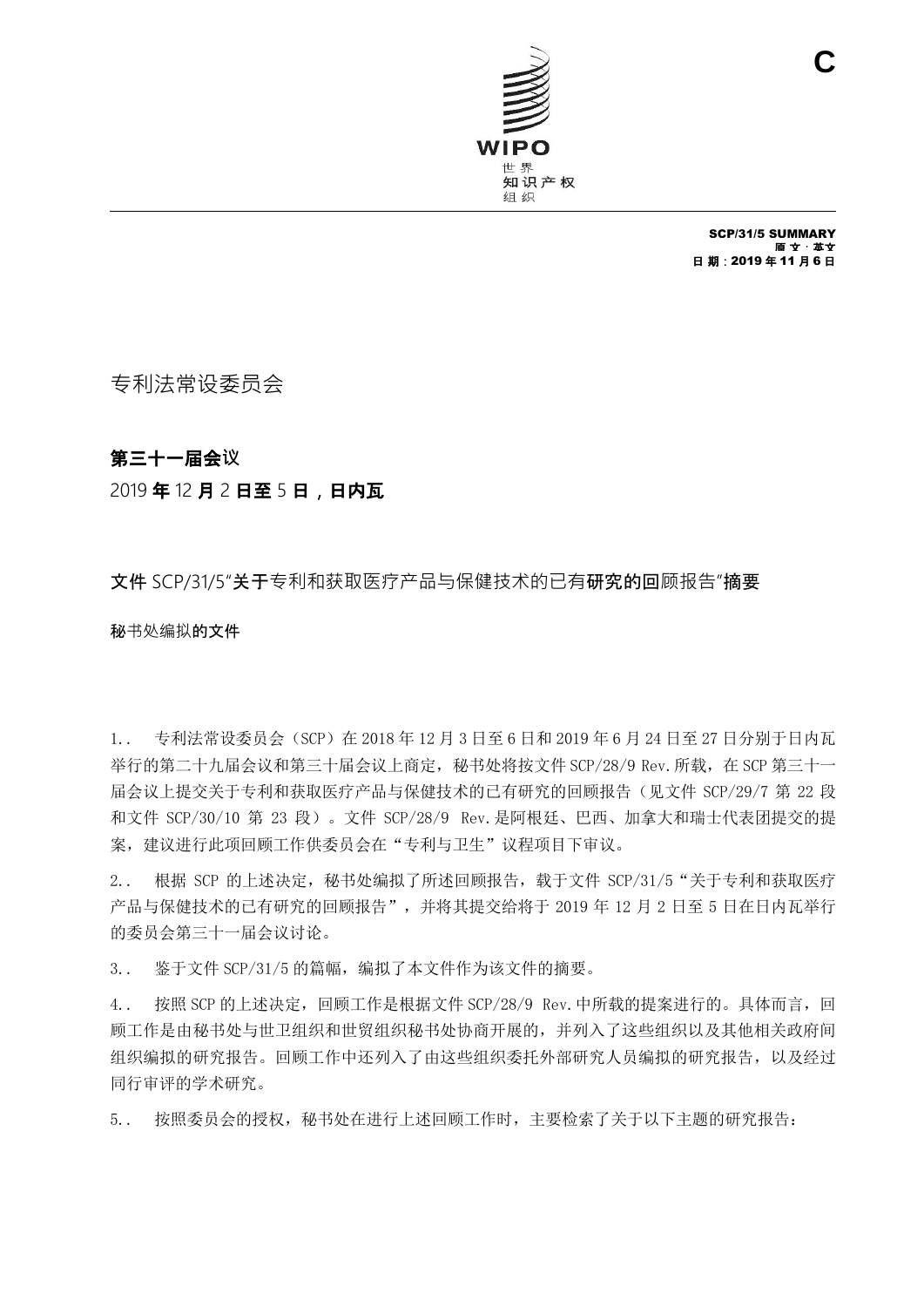专利及其他相关问题与医疗产品和保健技术可负担性和可用性之间的关系;

 专利制度包括专利质量机制在激励和促进新药和保健技术开发以解决全球疾病负担、促进 医疗产品和保健技术的获取以及确保优质产品供应方面的作用;

知识产权制度在医疗产品和保健技术部门中促进知识溢出和技术转让的作用;

强制和自愿许可机制及专利池在促进医疗产品和保健技术可负担性和可用性方面的作用;

 基本药品在不受专利保护的国家中的可获取性,考虑供需两方面影响可获得性和可负担性 的多种其他因素。

6.. 该回顾涵盖了 2005 年至 2018 年间所完成的工作。对每份研究报告都以大约半页的篇幅概述了分 析的事实性概览和研究作者的主要结论与建议。回顾报告中列入的研究报告一览表列于本文件附件。

7. . 关于政府间组织制作的作品,除了产权组织、世卫组织、世贸组织的作品和这些组织委托的外 部研究人员的作品之外,还对欧洲联盟、贸发会议、艾滋病署、经合组织、开发计划署、国际贸易和 可持续发展中心及南方中心等组织制作的出版物进行了检索。

8.. 对 80 多份经过同行审评的期刊进行了学术文献检索,考虑期刊领域与得到授权主题的相关性。 读者应注意下述事实,即尽管本回顾报告列入了所有与上述主题相关的经过同行审评的学术研究报 告,但是秘书处尚未对其内容进行质量评估。此外,根据 SCP 的任务授权,回顾报告中没有列入工作 文件、草案、博客、评论和观点等,这些不被认为是经过同行审评的学术研究。

9.. 对于上述每一项得到授权的主题,都已找到了不同数量的研究报告。所找到的大多数经济和法 律文献与以下主题相关:(i)专利制度在激励和促进新药和保健技术开发以解决全球疾病负担方面的 作用; (ii)专利制度在医疗产品和保健技术部门中促进知识溢出和技术转让的作用; (iii)专利与 医疗产品和保健技术可负担性和可用性之间的关系;及(iv)强制许可机制在促进医疗产品和保健技 术可负担性和可用性方面的作用。已找到的与基本药品在不受专利保护的国家中的可获取性(考虑供 需两方面影响可获得性和可负担性的多种其他因素)主题相关的文献量较少。这反映出在经济学、法 律或其他领域都缺乏有关该主题的已发表研究。

[后接附件]

 $\overline{a}$ 

为回顾目的, "医疗产品和保健技术"系指医药、疫苗、诊断方法和医疗器械。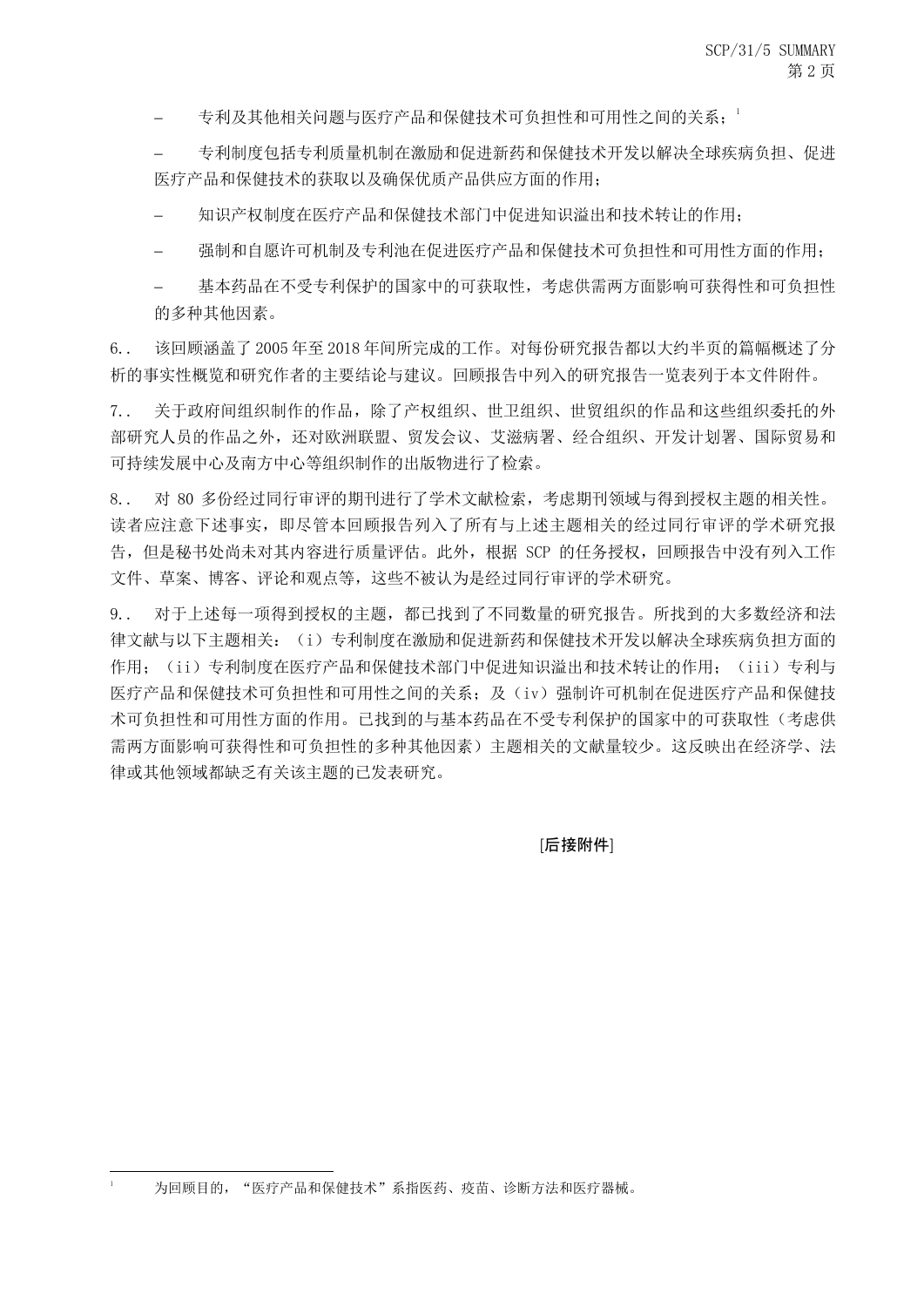关于专利和获取医疗产品与保健技术的已有研究的回顾报告中列入的研究报告一览表:

1. 具有历史意义的突破性创新,《世界知识产权报告》第二章,世界知识产权组织 (2015 年)。

2. 《与流感病毒及其基因相关的专利问题:概述》,生命科学计划,产权组织(2007 年)。 世界卫生组织委托编制的工作文件。可在以下网址查阅:

[https://www.wipo.int/export/sites/www/policy/en/global\\_health/pdf/influenza.pdf](https://www.wipo.int/export/sites/www/policy/en/global_health/pdf/influenza.pdf)。

3. World Health Organization (2011), Increasing Access to Diagnostics Through Technology Transfer and Local Production. Available at:

https://www.who.int/phi/publications/Increasing\_Access\_to\_Diagnostics\_Through\_Technology\_ Transfer.pdf.

4. World Health Organization (2014), Access to Affordable Medicines for HIV/AIDS and Hepatitis: The Intellectual Property Rights Context. World Health Organization, Regional Office for South-East Asia (SEA-TRH-16). Available at: https://apps.who.int/iris/bitstream/handle/10665/204741/B5144.pdf?sequence=1&isAllowed=y.

5. World Health Organization (2005), Access to Medicines and Vaccines: Implication of Intellectual Property Protection and Trade Agreements. World Health Organization, Regional Office for South-East Asia (SEA/HMM/Meet.23/5). Available at: https://apps.who.int/iris/bitstream/handle/10665/127615/WP%205%20-%20Access%20to%20M edicines%20and%20Vaccines.pdf?sequence=1.

6. World Health Organization (2017), Country Experiences in Using TRIPS Safeguards: Part I. World Health Organization, Regional Office for South-East Asia (UHC Technical Brief). Available at: https://apps.who.int/iris/bitstream/handle/10665/272977/Country-experiences-TRIPS-Part1.pdf?sequence=1&isAllowed=y.

7. World Health Organization (2017), Country Experiences in Using TRIPS Safeguards: Part II. World Health Organization, Regional Office for South-East Asia (UHC Technical Brief). Available at: https://apps.who.int/iris/bitstream/handle/10665/272978/Country-experiences-TRIPS-Part2.pdf?sequence=1&isAllowed=y.

8. World Health Organization (2005), WHO Drug Information, Vol. 19, No. 3. World Health Organization. Available at: https://apps.who.int/medicinedocs/pdf/s7918e/s7918e.pdf.

9. World Health Organization (2010), Intellectual Property and Access to Medicines: Papers and Perspectives. World Health Organization, Regional Office for South-East Asia (SEA-TRH-010). Available at: http://apps.who.int/medicinedocs/documents/s17521en/s17521en.pdf.

10. World Health Organization (2009), International Trade and Health: A Reference Guide. World Health Organization, Regional Office for South-East Asia (ISBN 978-92-9022-336-8). Available at: http://apps.who.int/medicinedocs/documents/s19126en/s19126en.pdf.

11. World Health Organization (2018), Progress Report on Access to Hepatitis C Treatment Focus on Overcoming Barriers in Low- and Middle-Income Countries. World Health Organization, Geneva (WHO/CDS/HIV/18.4). Available at: http://apps.who.int/medicinedocs/documents/s23381en/s23381en.pdf.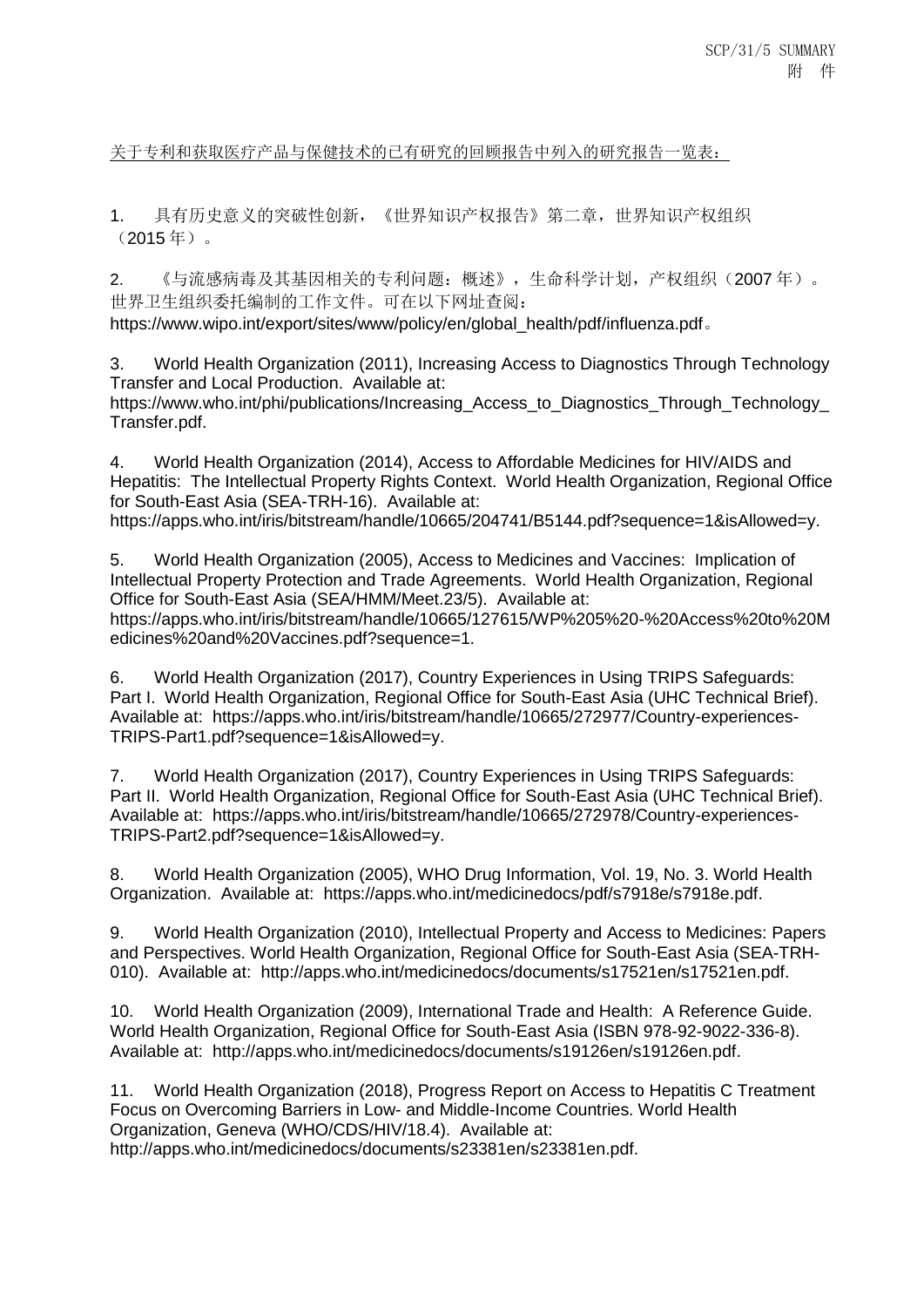12. World Health Organization (2017), Public Health Protection in Patent Laws: Selected Provisions, World Health Organization, Regional Office for South-East Asia (UHC Technical Brief). Available at: https://apps.who.int/iris/bitstream/handle/10665/272976/Public-healthprotection.pdf?sequence=1&isAllowed=y.

13. World Health Organization (2006), TRIPS, Intellectual Property Rights and Access to Medicines, World Health Organization, Regional Office for South-East Asia (Briefing Note). Available at: http://apps.who.int/medicinedocs/documents/s21415en/s21415en.pdf.

14. World Health Organization and Health Action International (2008), Measuring Medicine Prices, Availability, Affordability and Price Components (2nd edition), World Health Organization (WHO/PSM/PAR/2008.3). Available at:

https://apps.who.int/iris/bitstream/handle/10665/70013/WHO\_PSM\_PAR\_2008.3\_eng.pdf?sequ ence=1.

15. World Health Organization, World Intellectual Property Organization and World Trade Organization (2012), Promoting Access to Medical Technologies and Innovation: Intersections between Public Health, Intellectual Property and Trade. World Health Organization, Geneva (WHO ISBN 978-92-415-0487-4). Available at:

http://apps.who.int/iris/bitstream/handle/10665/78069/9789241504874\_eng;jsessionid=6AE6CC CD0F34B919C2AFD9DEA4990185?sequence=1.

16. International Center for Trade and Sustainable Development and World Health Organization (2011), Pharmaceutical Production and Related Technology Transfer. World Health Organization, Geneva (ISBN 978 92 4 150235 1).

17. Commission on Intellectual Property Rights, Innovation and Public Health (2006), Public Health, Innovation and Intellectual Property Rights. World Health Organization, Geneva (ISBN 92 4 156323 0). Available at:

http://apps.who.int/medicinedocs/documents/s14146e/s14146e.pdf.

18. United Nations Programme on HIV/AIDS, World Health Organization and United Nations Development Programme (2011), Using TRIPS flexibilities to Improve Access to HIV Treatment. UNAIDS, WHO and UNDP (Policy Brief). Available at:

http://apps.who.int/medicinedocs/documents/s18392en/s18392en.pdf.

19. Abbas M. Z. and Riaz S. (2013), Flexibilities under TRIPS: Implementation Gaps between Theory and Practice, *Nordic Journal of Commercial Law*, No. 1, pp. 1-25.

20. Abbott F. M. (2011), Comparative Study of Selected Government Policies for Promoting Transfer of Technology and Competitiveness in the Colombian Pharmaceutical Sector. United States Agency for International Development – Programa MIDAS, 2007. Available at: https://www.researchgate.net/publication/228247080\_Comparative\_Study\_of\_Selected\_Govern ment\_Policies\_for\_Promoting\_Transfer\_of\_Technology\_and\_Competitiveness\_in\_the\_Colombi an Pharmaceutical\_Sector.

21. Adusei P. (2011), Exploiting Patent Regulatory "Flexibilities" to Promote Access to Antiretroviral Medicines in Sub-Saharan Africa, *The Journal of World Intellectual Property*, Vol. 14, No. 1, pp. 1-20.

22. Amin Tahir and Aaron S. Kesselheim (2012), Secondary Patenting of Branded Pharmaceuticals: A Case Study of How Patents on Two HIV Drugs could Be Extended for Decades, *Health Affairs*, Vol. 31, No. 10, pp. 2286-2294.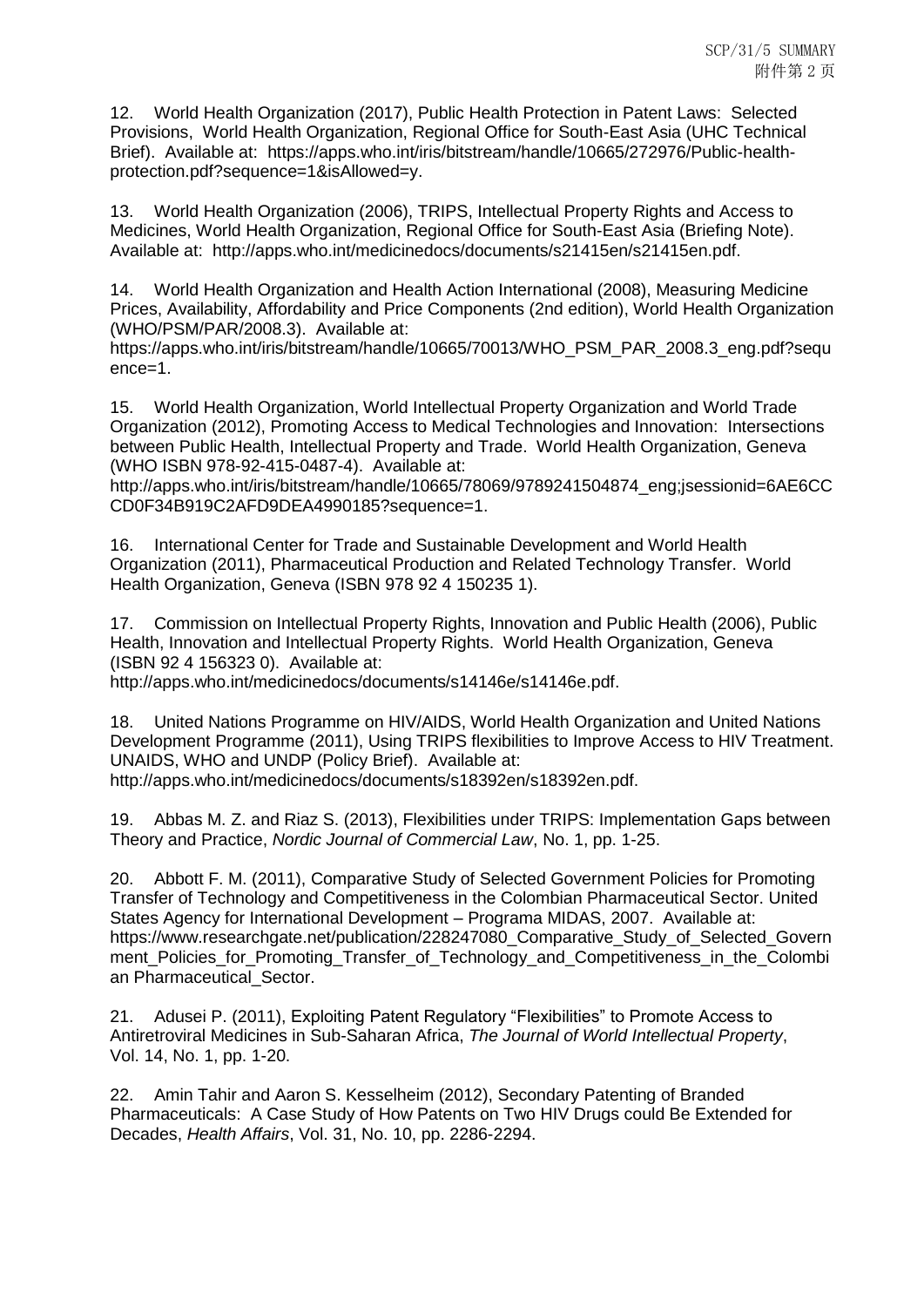23. Andrew Jenner, Niresh Bhagwandin, Stanley Kowalski (2017), Antimicrobial Resistance (AMR) and Multidrug Resistance (MDR): Overview of Current Approaches, Consortia and Intellectual Property Issues, Global Challenges Report, WIPO. Available at: https://www.wipo.int/edocs/pubdocs/en/wipo\_pub\_gc\_15.pdf.

24. Athreye Suma, Dinar Kale, Shyama V. Ramani (2009), Experimentation with Strategy and the Evolution of Dynamic Capability in the Indian Pharmaceutical Sector, *Industrial and Corporate Change*, Vol. 18, No. 4, pp. 729-759.

25. Baker B.K. (2018), A Sliver of Hope: Analyzing Voluntary Licenses to Accelerate Affordable Access to Medicines, *Northeastern University Law Review.* Vol. 10, No. 2, pp. 91-780.

26. Bazargani Y. T., Ewen M., De Boer A., Leufkens H. G. M. and Mantel-Teeuwisse A. K. (2014), Essential Medicines are More Available than Other Medicines Around the Globe, *PLOS One*. Vol. 9, No. 2, e87576, pp. 1-7.

27. Beall R. and Kuhn R. (2012), Trends in Compulsory Licensing of Pharmaceuticals Since the Doha Declaration: A Database Analysis. *PLOS Medicine.* Vol. 9, No. 1, e1001154, pp. 1-9.

28. Beall RF & A Attaran (2016), Patent-based analysis of the World Health Organization's 2013 Model List of Essential Medicines. Global Challenges Report, WIPO. Available at: https://www.wipo.int/edocs/mdocs/mdocs/en/wipo\_gc\_ip\_ge\_16/wipo\_gc\_ip\_ge\_16\_www\_3344 37.pdf.

29. Berndt Ernst R. and Iain M. Cockburn (2014), The Hidden Cost Of Low Prices: Limited Access to New Drugs in India, *Health Affairs*, Vol. 33, No. 9, pp. 1567-1575.

30. Berndt Ernst R., Nathan Blalock, and Iain M. Cockburn (2011), Diffusion of New Drugs in the Post-TRIPS Era, *International Journal of the Economics of Business*, Vol. 18, No. 2, pp. 203–224.

31. Bhaduri Saradindu and Thomas Brenner (2013), Examining the Determinants of Drug Launch Delay in pre-TRIPS India, *The European Journal of Health Economics*, Vol. 14, No. 5, pp. 761-773.

32. Branstetter Lee, Chirantan Chatterjee and Matthew J. Higgins (2016), Regulation and Welfare: Evidence from Paragraph IV Generic Entry in the Pharmaceutical Industry, *The RAND Journal of Economics*, Vol. 47, No. 4, pp. 857-890.

33. Cameron A., Ewen M., Ross-Degnan D., Ball D. and Laing R. (2008), Medicine Prices, Availability, and Affordability in 36 Developing and Middle-Income Countries: A Secondary Analysis, *The Lancet*. Vol. 373, No. 9659. DOI:10.1016/S0140-6736(08)61762-6, pp. 240-249.

34. Chadha Alka (2009) Product Cycles, Innovation, and Exports: A Study of Indian Pharmaceuticals, *World Development*, Vol. 37, No. 9, pp. 1478-1483.

35. Chaudhuri Shubham, Pinelopi K. Goldberg and Panle Jia (2006), Estimating the Effects of Global Patent Protection in Pharmaceuticals: A Case Study of Quinolones in India, *The American Economic Review*, Vol. 96, No. 5, pp. 1477-1514.

36. Ching Andrew T. (2010), A dynamic Oligopoly Structural Model for the Prescription Drug Market after Patent Expiration, *International Economic Review*, Vol. 51, No. 4, pp. 1175-1207.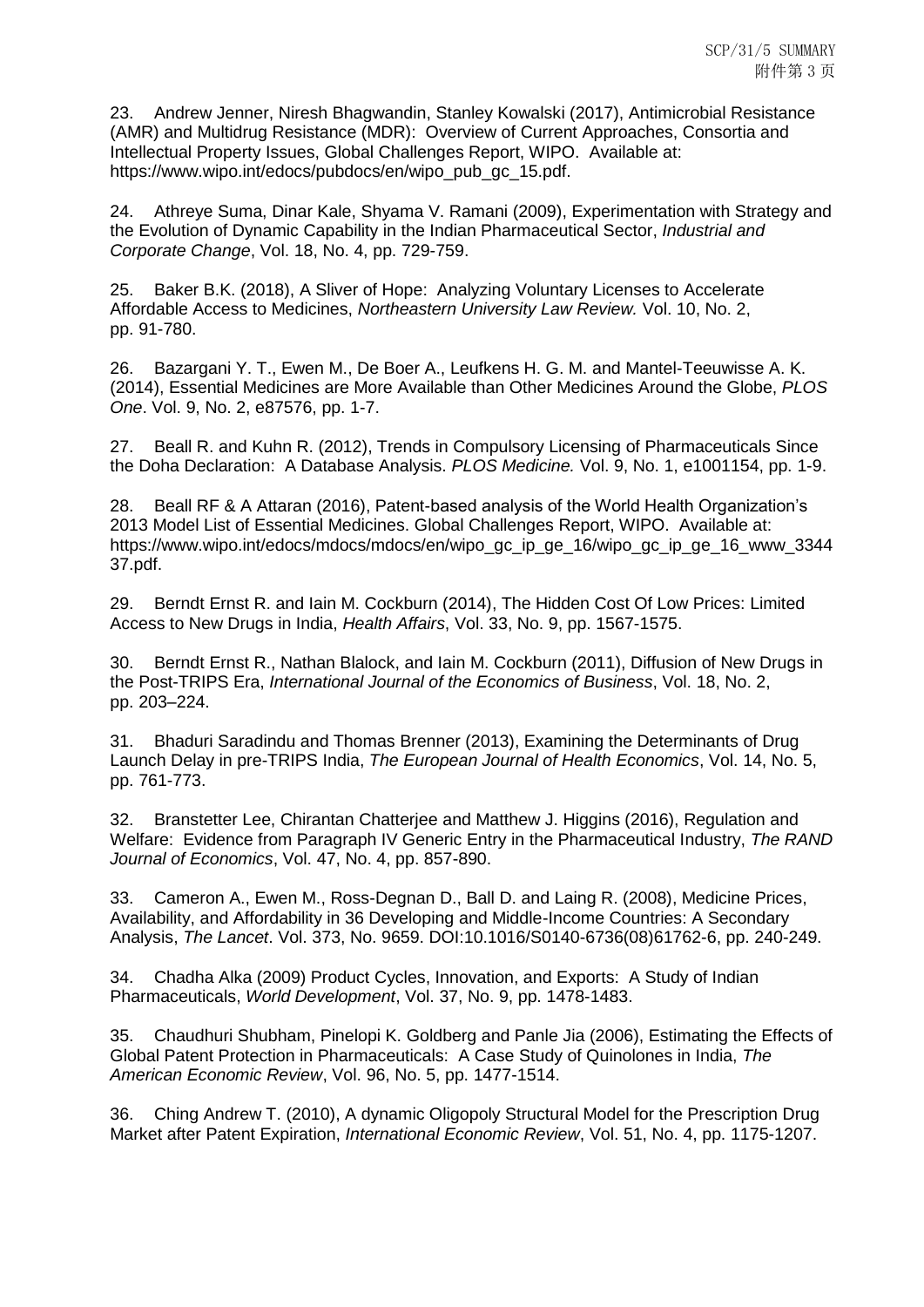37. Cockburn Iain M., Jean O. Lanjouw and Mark Schankerman (2016), Patents and the Global Diffusion of New Drugs, *The American Economic Review*, Vol. 106, No. 1, pp. 136-164.

38. Cohen-Kohler J. C., Forman L. and Lipkus N. (2008), Addressing Legal and Political Barriers to Global Pharmaceutical Access: Options for Remedying the Impact of the Agreement on Trade-Related Aspects of Intellectual Property Rights (TRIPS) and the Imposition of TRIPS-plus Standards, *Health Economics Policy and Law.* Vol. 3, No. 3, pp. 229-256.

39. Correa. C. M. (2009), Guide for the Application and Granting of Compulsory Licenses and Authorization of Government Use of Pharmaceutical Patents, World Health Organization, Geneva (WHO/PHI/2009.1). Available at: http://apps.who.int/medicinedocs/documents/s19902en/s19902en.pdf.

40. Danzon Patricia, Andrew Mulcahy, and Adrian Towse (2015), Pharmaceutical Pricing in Emerging Markets: Effects of Income, Competition, and Procurement, *Health Economics*, Vol. 24, pp. 238-252.

41. Dhar Biswajit and K.M. Gopakumar (2006), Post-2005 TRIPS Scenario in Patent Protection in the Pharmaceutical Sector: The Case of the Generic Pharmaceutical Industry in India, UNCTAD/ICTSD.

42. Duggan Mark, Craig Garthwaite and Aparajita Goyal (2016), The Market Impacts of Pharmaceutical Product Patents in Developing Countries: Evidence from India, *The American Economic Review*, Vol. 106, No. 1, pp. 99-135.

43. Ellison Glenn and Sara Fisher Ellison (2011), Strategic Entry Deterrence and the Behavior of Pharmaceutical Incumbents Prior to Patent Expiration, *American Economic Journal: Microeconomics*, Vol. 3, No. 1, pp. 1-36.

44. Eric Bond and Kamal Saggi (2014), Compulsory Licensing, Price Controls, and Access to Patented Foreign Products, *Journal of Development Economics*, Volume 109, pp. 217-228.

45. European Commission (2009) Pharmaceutical Sector Inquiry – Final Report. Available at: https://ec.europa.eu/competition/sectors/pharmaceuticals/inquiry/.

46. Flynn S., Hollis A. and Palmedo M. (2009), An Economic Justification for Open Access to Essential Medicines in Developing Countries, *Journal of Law, Medicine and Ethics.* Vol. 37, No. 2, pp. 184-208.

47. Galasso Alberto and Mark Schankerman (2015), Patents and Cumulative Innovation: Causal Evidence from the Courts, *Quarterly Journal of Economics*, Vol. 130, No. 1, pp. 317-369.

48. Gamba Simona (2017), The Effect of Intellectual Property Rights on Domestic Innovation in the Pharmaceutical Sector, *World Development*, Vol. 99, pp. 15-27.

49. Gilchrist Duncan S. (2016), Patents as a Spur to Subsequent Innovation? Evidence from Pharmaceuticals, *American Economic Journal: Applied Economics*, Vol. 8, No. 4, pp. 189-221.

50. Goldberg Pinelopi K. (2010), Intellectual Property Rights Protection in Developing Countries: The Case of Pharmaceuticals, *Journal of the European Economic Association*, Vol. 8, No. 2-3, pp. 326-353.

51. Grabowksi Henry, Carlos Brain, Anna Taub, and Rahul Guha (2017), Pharmaceutical Patent Challenges: Company Strategies and Litigation Outcomes, *American Journal of Health*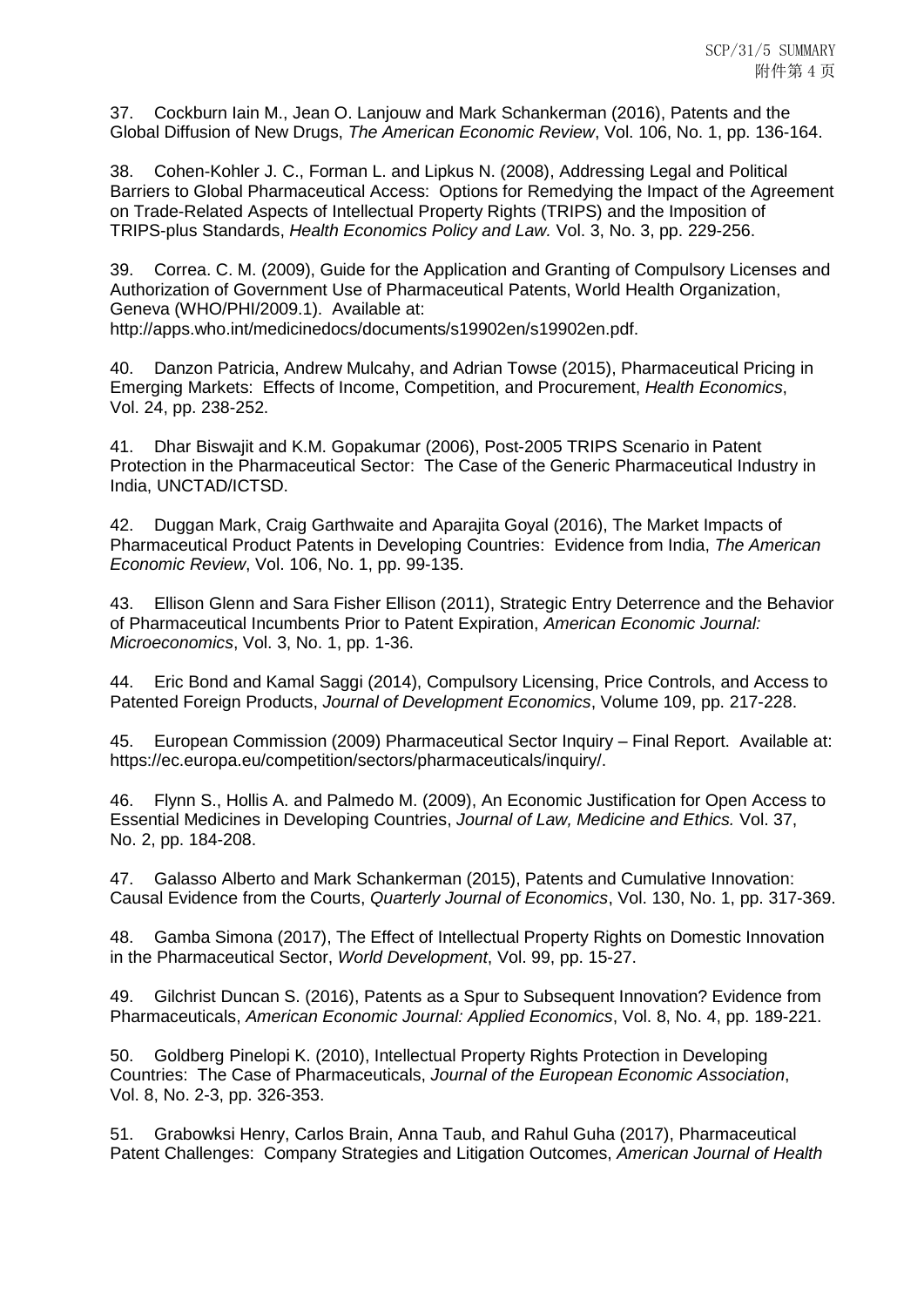*Economics*, Vol. 3, No. 1, pp. 33-59.

52. Guennif S. and Chaisse J. (2007), Present Stakes around Patent Political Economy: Legal and Economic Lessons from the Pharmaceutical Patent Rights in India, *Asian Journal of WTO and International Health Law and Policy.* Vol. 2, No. 1 pp. 65-98.

53. Hemphill C. Scott and Bhaven N. Sampat (2011), When Do Generics Challenge Drug Patents?, *Journal of Empirical Legal Studies*, Vol. 8, No. 4, pp. 613-649.

54. Hemphill C. Scott and Bhaven N. Sampat (2012), Evergreening, Patent Challenges, and Effective Market Life in Pharmaceuticals, *Journal of Health Economics*, Vol. 31, No. 2, pp. 327-339.

55. Ho C. W. L. and Leisinger K. M. (2013), Intellectual Property and Access to Essential Medicines: A Tenuous Link?, *Asian Bioethics Review.* Vol. 5, No. 4, pp. 376-382.

56. Horner R. (2014), The Impact of Patents on Innovation, Technology Transfer and Health: A Pre- and Post-TRIPS Analysis of India's Pharmaceutical Industry, *New Political Economy*, Vol, 19, No. 3, pp. 284-406.

57. Jack William and Jean O. Lanjouw (2005), Financing Pharmaceutical Innovation: How Much Should Poor Countries Contribute?, *The World Bank Economic Review*, Vol. 19, No. 1, pp. 45–67.

58. Janodia M. D., Sreedhar D., Ligade V. S. and Udupa N. (2008), Facets of Technology Transfer: A Perspective of Pharmaceutical Industry, *Journal of Intellectual Property Rights*, Vol. 13, pp. 28-34.

59. Kampf R. (2015), Special Compulsory Licenses for Export of Medicines: Key Features of WTO Members' Implementing Legislation. WTO, Geneva (ERSD-2015-07). Available at: https://www.wto.org/english/res\_e/reser\_e/ersd201507\_e.pdf.

60. Katz M. L., Mueller L. V., Polyakov M. and Weinstock S. F. (2006), Where Have All the Antibiotic Patents Gone?, *Nature Biotechnology*, Vol. 24, No. 12, pp. 1529-1531.

61. Krattiger A., Mahoney R.T., Chiluwal A. and Kowalski S.P. (2012), Patent Information, Freedom to Operate and "Global Access": A Case Study of Dengue Vaccines Under Development, Global Challenges Report, WIPO. Available at: https://www.wipo.int/edocs/pubdocs/en/wipo\_pub\_gc\_2.pdf.

62. Kuan E. S. (2009), Balancing Patents and Access to Medicines, *Singapore Academy of Law Journal*, Vol. 21, pp. 457-484.

63. Kyle Margaret K. and Anita M. McGahan (2012), Investments in Pharmaceuticals Before and After TRIPS, *The Review of Economics and Statistics*, Vol. 94, No. 4, pp. 1157-1172.

64. Lakdawalla Darius and Tomas Philipson (2012), Does Intellectual Property Restrict Output? An Analysis of Pharmaceutical Markets, *Journal of Law & Economics*, Vol. 55, No. 1, pp. 151-187.

65. Li Xuan (2008), The Impact of Higher Standards in Patent Protection for Pharmaceutical Industries under the TRIPS Agreement – A Comparative Study of China and India, *World Economy*, Vol. 31, No. 10, pp. 1367-1382.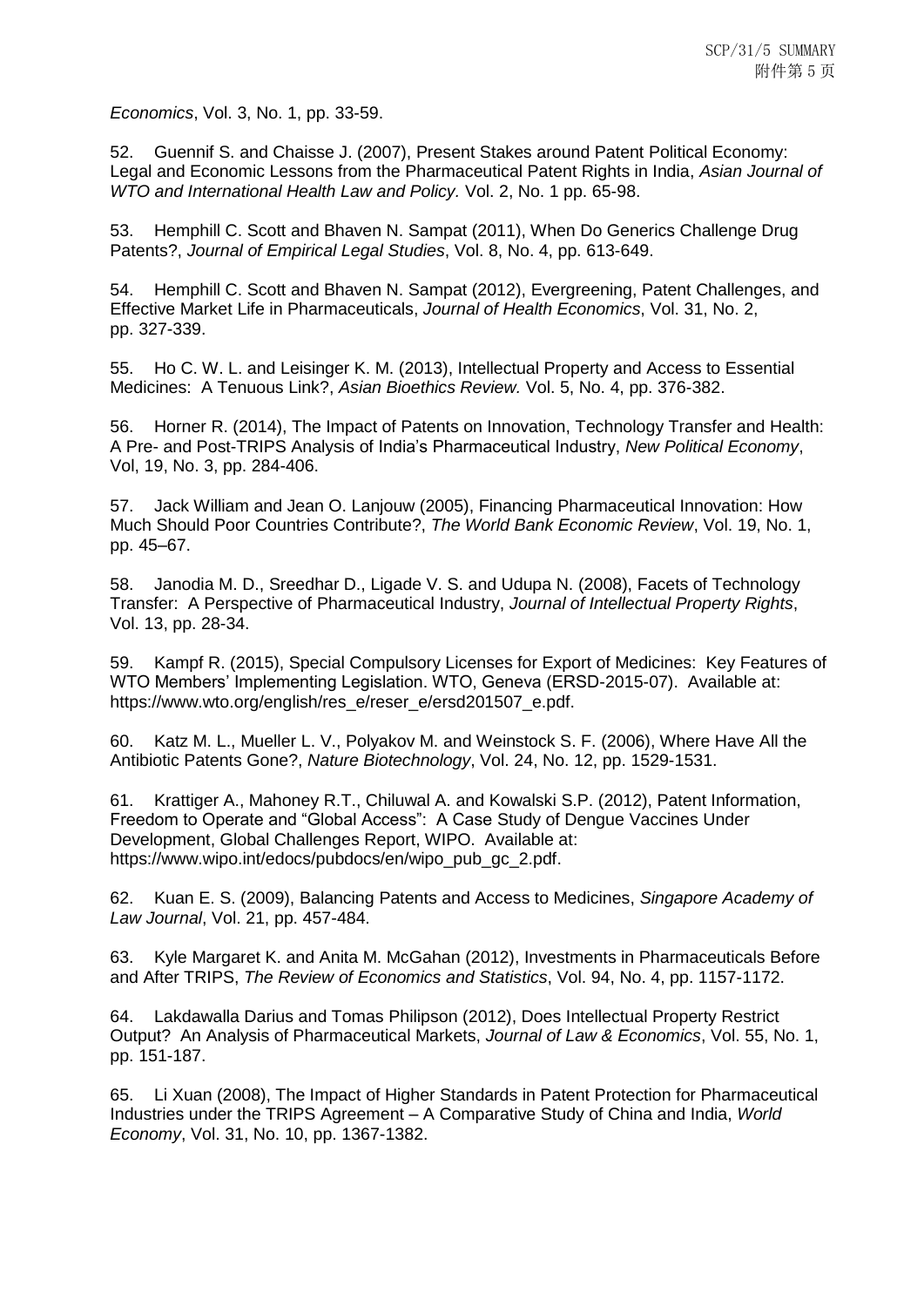66. Mackey T. K. and Liang B. A. (2012), Patent and Exclusivity Status of Essential Medicines for Non-Communicable Disease, *PLOS One.* Vol 7. No. 11, e51022, pp. 1-8.

67. Mazzoleni Roberto (2011) Before Bayh–Dole: Public Research Funding, Patents, and Pharmaceutical Innovation (1945–1965), *Industrial and Corporate Change*, Vol. 20, No. 3, pp. 721–749.

68. McKeith S. (2014), Pharmaceutical Patents in Developing Nations: Parallel Importation and the Doctrine of Exhaustion, *African Journal of Legal Studies.* Vol. 6, No. 2-3, pp. 287-314.

69. Mecurio B. (2007), Resolving the Public Health Crisis in the Developing World: Problems and Barriers of Access to Essential Medicines, *Northwestern Journal of International Human Rights*, Vol. 5, No. 1, pp. 1-40.

70. Moon S. (2008), Does TRIPS Art. 66.2 Encourage Technology Transfer to LDCs? An Analysis of the Country Submissions to TRIPS Council (1999-2007). UNCTAD – ICTSD Project on IPRs and Sustainable Development, Geneva. Available at: https://unctad.org/en/Docs/iprs\_pb20092\_en.pdf.

71. Nguyen A. T., Knight R., Mant A., Cao Q. M. and Auton M. (2009), Medicine Prices, Availability and Affordability in Vietnam, *Southern Med Review*, Vol. 2, No. 2, pp. 2-9.

72. Padmanabhan S., Amin T., Sampat B., Cook-Deegan R. and Chandrasekharan S. (2010), Intellectual Property, Technology Transfer and Manufacture of Low-Cost HPV Vaccines in India, *Nature Biotechnology.* Vol. 28, No. 7, pp. 671-678.

73. Panattoni Laura E. (2011), The effect of Paragraph IV Decisions and Generic Entry Before Patent Expiration on Brand Pharmaceutical Firms, *Journal of Health Economics*, Vol. 30, No. 1, pp. 126-145.

74. Perriëns J. and Habiyambere V. (2014), Access to Antiretroviral Drugs in Low- and Middle-Income Countries. World Health Organization, Geneva (ISBN 978 92 4 150754 7). Available at: http://apps.who.int/medicinedocs/documents/s21630en/s21630en.pdf.

75. Puasiri W. (2013), Improving Patent Quality through Pre-grant Opposition in Thailand. *Journal of International Commercial Law and Technology*, Vol. 8, No. 4, pp. 219-253.

76. Qian Yi (2007), Do National Patent Laws Stimulate Domestic Innovation in a Global Patenting Environment? A Cross-Country Analysis of Pharmaceutical Patent Protection, 1978-2002, *The Review of Economics and Statistics*, Vol. 89, No.3, pp.436-453.

77. Quinn R. (2013), Rethinking Antibiotic Research and Development: World War II and the Penicillin Collaborative, *American Journal of Public Health*, Vol. 103, No. 3, pp. 426-343.

78. Reed F Beall, Patents and the WHO Model List of Essential Medicines (18th Edition): Clarifying the Debate on IP and Access, Global Challenges Brief, WIPO. Available at: https://www.wipo.int/edocs/mdocs/mdocs/en/wipo\_gc\_ip\_ge\_16/wipo\_gc\_ip\_ge\_16\_brief.pdf.

79. Regan Tracy L. (2008), Generic Entry, Price Competition, and Market Segmentation in the Prescription Drug Market, *International Journal of Industrial Organization*, Vol. 26, No. 4, pp. 930-948.

80. Reiffen David and Michael R. Ward (2006), Generic Drug Industry Dynamics, *The Review of Economics and Statistics*, Vol. 87, No. 1, pp. 37-49.